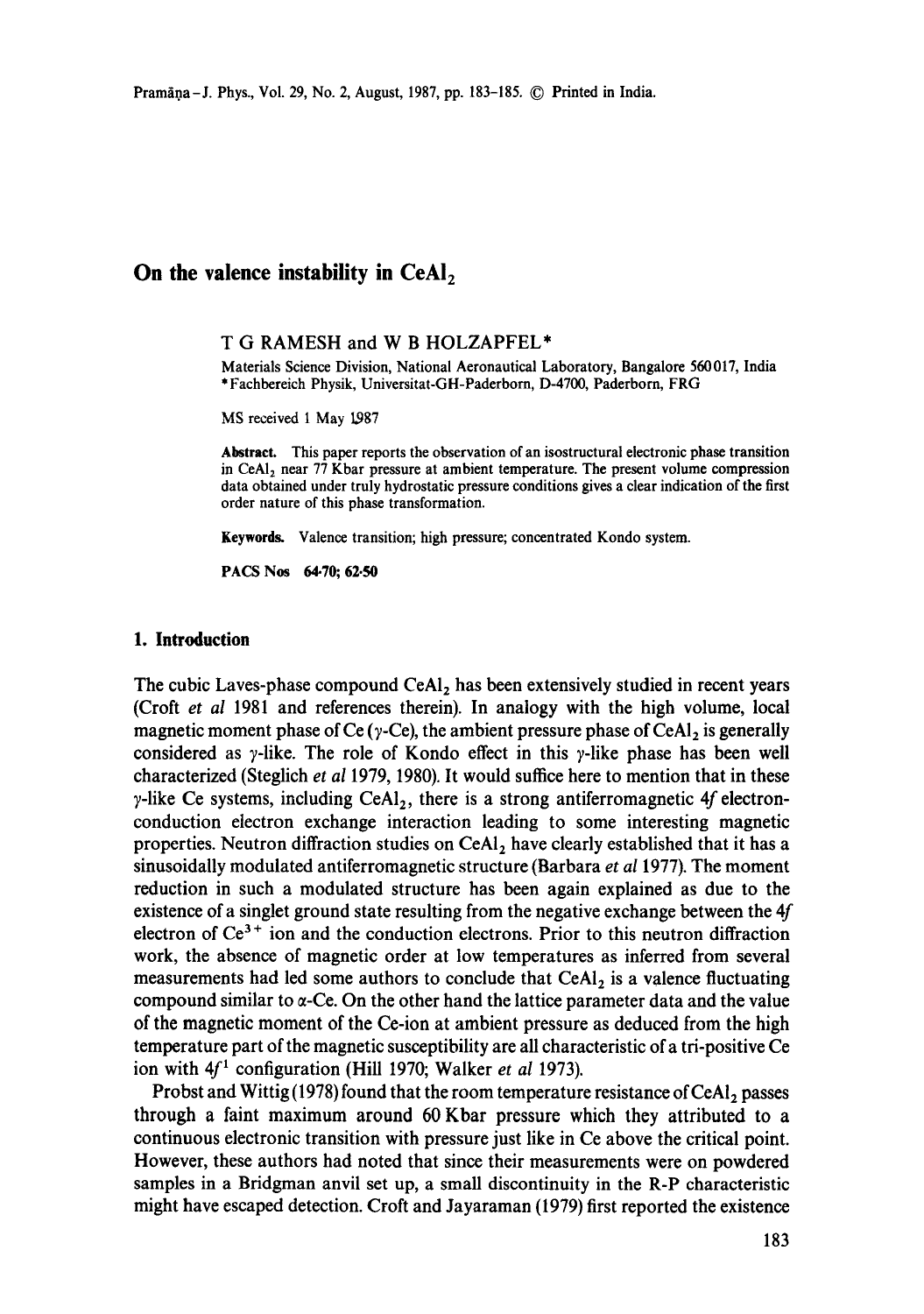of an isostructural transition with a volume discontinuity of the order of 4% near 65 Kbar pressure. These authors further noted that the transition is associated with a change over from a concentrated Kondo system to a strongly mixed valence state above 65 Kbar. Recently Vedel and co-workers (1986) have reported that there is no volume discontinuity near 65 Kbar but the compression curve exhibits an anomalous softening of the CeA1<sub>2</sub> lattice over the entire pressure range of 200 Kbar.

In this communication, we report some new measurements on the compression behaviour of CeAl<sub>2</sub> upto 120 Kbar under truly hydrostatic pressure conditions. The present data gives clear evidence for a discontinuous volume collapse of the order of 1% near 77 Kbar.

### **2. Experimental technique**

The high pressure x-ray diffraction technique employed in the present investigation has been described elsewhere (Syassen and Holzapfel, 1978). In brief, the pressure apparatus is a boron carbide anvil cell adapted to a conventional powder diffractometer. The main advantage of the boron anvil technique is that a liquid pressure transmitting medium like the 4:1 methanol-ethanol mixture can be filled along with the sample in a small hole (0.3 mm in diameter, 0.5mm deep) at the tip of the boron carbide anvil. The sample is intimately mixed with NaC1 which acts as a marker substance and then filled into the hole along with the methanol-ethanol mixture. A maximum pressure of about 120 Kbar could be routinely generated in this set up. X-ray diffraction measurements are performed in the Debye-Scherrer geometry with photon counting techniques. A collimated beam of  $M \circ K_a$  radiation which has an absorption length of 8 mm for  $B_4C$  material impinges on the hole containing the sample, marker and pressure transmitting fluid. During the measurement, the high pressure anvil set up is oscillated around the axis of the goniometer in order to reduce the effect of finite grain size. The position of a diffraction peak is determined by a least-squares fit ofa Gaussian line to the measured intensity data and since measurements are carried out on either



**Figure 1.** Reduced volume  $V/V_0$  ( $V_0$  = volume at 1 bar) versus pressure for CeA1<sub>2</sub> (closed circles) and LaAl<sub>2</sub> (open circles). Position of arrow gives the transformation pressure for the first order iso-structural phase transition.